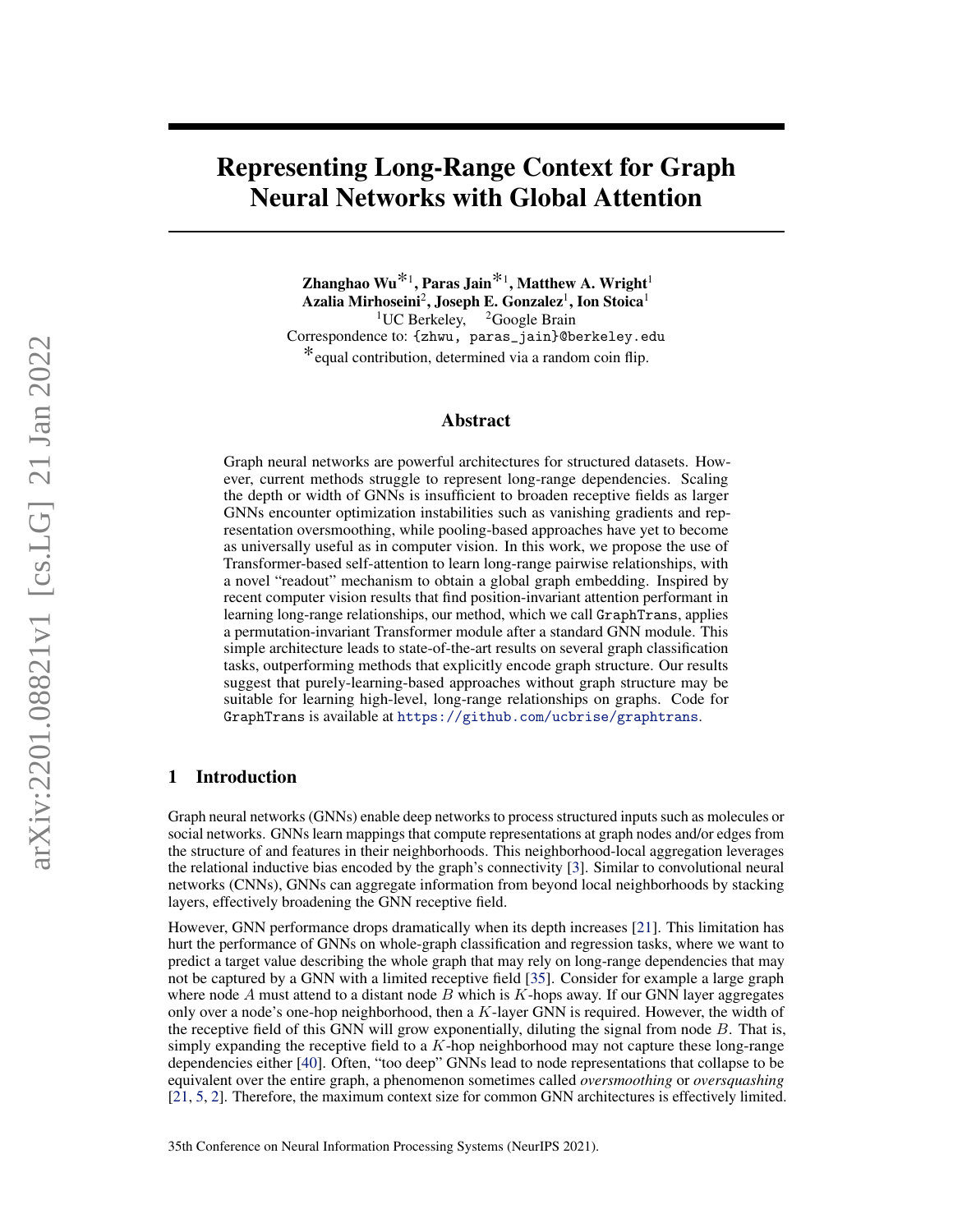<span id="page-1-0"></span>

Figure 1: Architecture of GraphTrans. A standard GNN submodule learns local, short-range structure, then a global Transformer submodule learns global, long-range relationships.

Several proposed methods combat the oversmoothing problem via intermediate pooling operations similar to those found in today's CNNs. Graph pooling operations gradually coarsen the graph in progressive GNN layers, usually by collapsing neighborhoods into single nodes [\[9,](#page-10-3) [37,](#page-13-1) [20,](#page-11-1) etc.]. In theory, hierarchical coarsening should allow better long-range learning, both by reducing the distance information has to travel and by filtering out unimportant nodes. However, no graph pooling operation has been found that is as universally applicable as CNN pooling. State-of-the-art results are often obtained with models using no intermediate graph coarsening [\[27\]](#page-12-1), and some results suggest neighborhood-local coarsening may be unnecessary or counterproductive [\[23\]](#page-11-2).

In this work, we take a different approach at graph pooling and learning long-range dependencies in GNNs. Like hierarchical pooling, our method is also inspired by methods for computer vision: we replace some of the atomic operations that explicitly encode relevant relational inductive biases (i.e., convolutions or spatial pooling in CNNs, neighborhood coarsening in GNNs) with purely learned operations like attention [\[11,](#page-10-4) [4,](#page-10-5) [7\]](#page-10-6).

Our method, which we call Graph Transformer (GraphTrans, see Fig. [1\)](#page-1-0), adds a Transformer subnetwork on top of a standard GNN layer stack. This Transformer subnetwork explicitly computes all pairwise node interactions in a position-agnostic fashion. This approach is intuitive as it retains the GNN as a specialized architecture to learn local representations of the structure of a node's immediate neighborhood while leveraging the Transformer as a powerful global reasoning module. This parallels recent computer vision architectures, where authors have found hard relational inductive biases important for learning short-range patterns but less useful or even counterproductive in modeling long-range dependencies [\[25\]](#page-12-2). As the Transformer without a positional encoding is permutationinvariant, we find it is a natural fit for graphs. Moreover, GraphTrans does not require any specialized modules or architectures and can be implemented in any framework atop any existing GNN backbone.

We evaluate GraphTrans on a variety of popular graph classification datasets. We find significant improvements in accuracy on OpenGraphBenchmark [\[15\]](#page-11-3) where we achieve state-of-the-art results on two graph classification tasks. Moreover, we find substantial improvements on the molecular dataset NCI1. Surprisingly, we find our simple model outperforms complex baselines for long-range modeling in graphs via hierarchical clustering such as self-attention pooling [\[20\]](#page-11-1).

Our contributions are as follows:

- We show that long-range reasoning via Transformers improve graph neural network (GNN) accuracy. Our results suggest that modelling all pairwise node-node interactions in the graph is particularly important for large graph classification tasks.
- We introduce a novel GNN "readout module." Inspired by text-classification applications of Transformers, we use a special "<CLS>" token whose output embedding aggregates all pairwise interactions into a single classification vector. We find that this approach outperforms both non-learned readout methods like global pooling as well as learned aggregation methods like graph-specific pooling methods [\[37,](#page-13-1) [20\]](#page-11-1) and "virtual node" approaches.
- Using our novel architecture GraphTrans, we obtain state-of-the-art results on several OpenGraph-Benchmark [\[15\]](#page-11-3) datasets and the NCI biomolecular datasets [\[30\]](#page-12-3).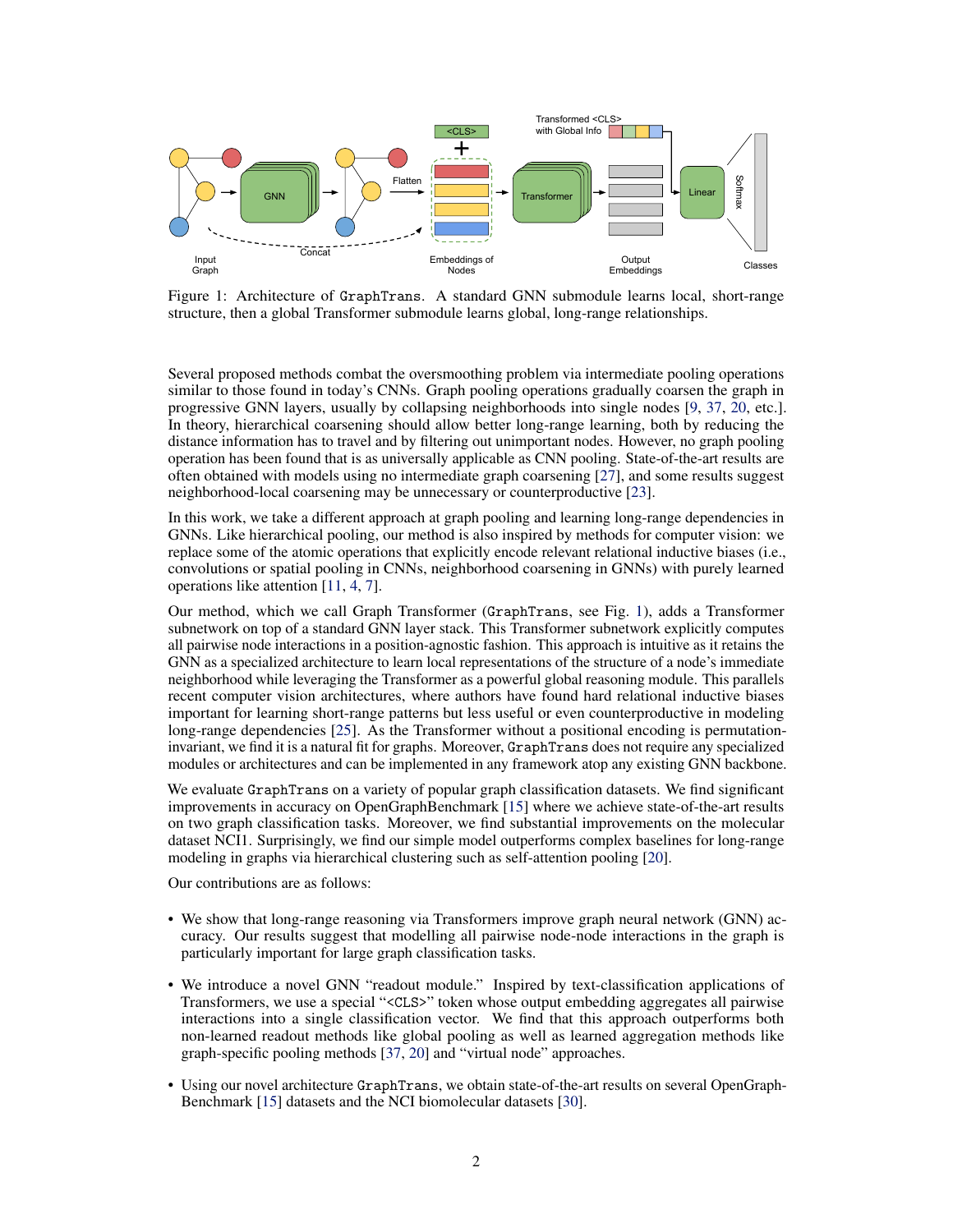## 2 Related Work

Graph Classification. Graph classification is an important task in real-world applications. Though GNNs encode the structured data into the node representations, aggregation of the representations to a single graph embedding for graph classification is still a problem. Similar to CNNs, pooling in GNNs can be either global, reducing a set of node and/or edge encodings to a single graph encoding, or local, collapsing subsets of nodes and/or edges to create a coarser graph. Paralleling the use of intermediate pooling within CNNs, several authors have proposed local pooling operations meant to be used within the GNN layer stack, progressively coarsening the graph. Methods proposed include both learned pooling schemes [\[37,](#page-13-1) [20,](#page-11-1) [14,](#page-11-4) [16,](#page-11-5) [1,](#page-10-7) etc.] and non-learned pooling methods based on classic graph coarsening schemes [\[10,](#page-10-8) [9,](#page-10-3) etc.]. However, the effectiveness or necessity of hierarchical, coarsening-based pooling in GNNs is unclear [\[23\]](#page-11-2). On the other hand, the most common global, whole-graph pooling methods, are i) non-learned mean or max-pooling over nodes and ii) the "virtual node" approach, where a final GNN layer outputs an embedding for a single virtual node that is connected to every "real" node in the graph.

A notable work related to graph pooling is the DAGNN (Directed Acyclic Graph Neural Network) of Thost and Chen [\[27\]](#page-12-1), which had obtained the previous state-of-the-art accuracy on OGBG-Code2. The DAGNN layer aggregates over the entire graph within each layer via an RNN that traverses the DAG, unlike most GNN layers that only aggregate over a node's neighborhood. While they did not characterize this method as a pooling operation, it is similar to GraphTrans in that it acts as a learned global pooling (in that it aggregates the embeddings of every node in a DAG into the sink nodes) that can model long-range dependencies. Note that GraphTrans is also complementary to DAGNN because their final graph-level pooling operation is a global max-pooling over the sink nodes rather than a learned operation.

Transformers on Graphs. Several authors have investigated applications of Transformer architectures to graphs. Recent works such as Zhang et al. [\[38\]](#page-13-2), Rong et al. [\[24\]](#page-12-4), and Dwivedi and Bresson [\[12\]](#page-11-6) propose GNN layers that let nodes attend to other nodes in some surrounding neighborhood via Transformer-style attention, whereas we use self attention for a permutation-invariant, graph-level pooling or "readout" operation that collapses node encodings to a single graph encoding. Of these, Zhang et al. [\[38\]](#page-13-2) and Rong et al. [\[24\]](#page-12-4) tackle the problem of learning long-range dependencies without over smoothing by allowing nodes to attend to more than just the one-hop neighborhood: Zhang et al. [\[38\]](#page-13-2) take the attended neighborhood radius as a tuning parameter and Rong et al. [\[24\]](#page-12-4) attend to neighborhoods of random size during training and inference. In contrast, we use whole-graph self-attention to allow for learning of long-range dependencies.

While Zhang et al. [\[38\]](#page-13-2) do not consider whole-graph prediction problems, in the case of Dwivedi and Bresson [\[12\]](#page-11-6), when a graph-wide embedding was needed for graph classification or regression, they used global average pooling over the nodes, while Rong et al. [\[24\]](#page-12-4) take a weighted sum over nodes with the weights computed bypassing the  $h_v^L$ 's to a two-layer MLP. Note also that prior works consider graph-specific versions of a Transformer's positional encoding, while we omit positional encodings to ensure permutation invariance.

Efficient Transformers. Transformer [\[28\]](#page-12-5) has been widely used in sequence modeling. Recently, modifications of the transformer architecture emerge to further improve the efficiency [\[34,](#page-12-6) [19,](#page-11-7) [6\]](#page-10-9). The LiteTransformer [\[34\]](#page-12-6) with less FLOPs, Reformer [\[19\]](#page-11-7) with complexity, and Performer [\[6\]](#page-10-9) with both less computation and memory complexity. Neural architecture search (NAS) was also applied to Transformer to fulfill the resource constraints for the edge devices [\[32\]](#page-12-7). These off-the-shelf architectures are orthogonal to our GraphTrans and can be adopted to improve the scalability.

## <span id="page-2-0"></span>3 Motivation: Modeling Long-Range Pairwise Interactions

To summarize, attempting long-range learning on graphs via stacking GNN layers or hierarchical pooling have not yet led to performance increases, and while some works have shown some success in expanding the receptive field of a single GNN layer beyond a one-hop neighborhood [\[38,](#page-13-2) [24,](#page-12-4) [40\]](#page-13-0), it remains to be seen how this approach will scale to very large graphs with thousands of nodes.

An inspiration for an alternative approach can be found in the recent computer vision literature. In the last few years, researchers have found that attention mechanisms can act as drop-in replacements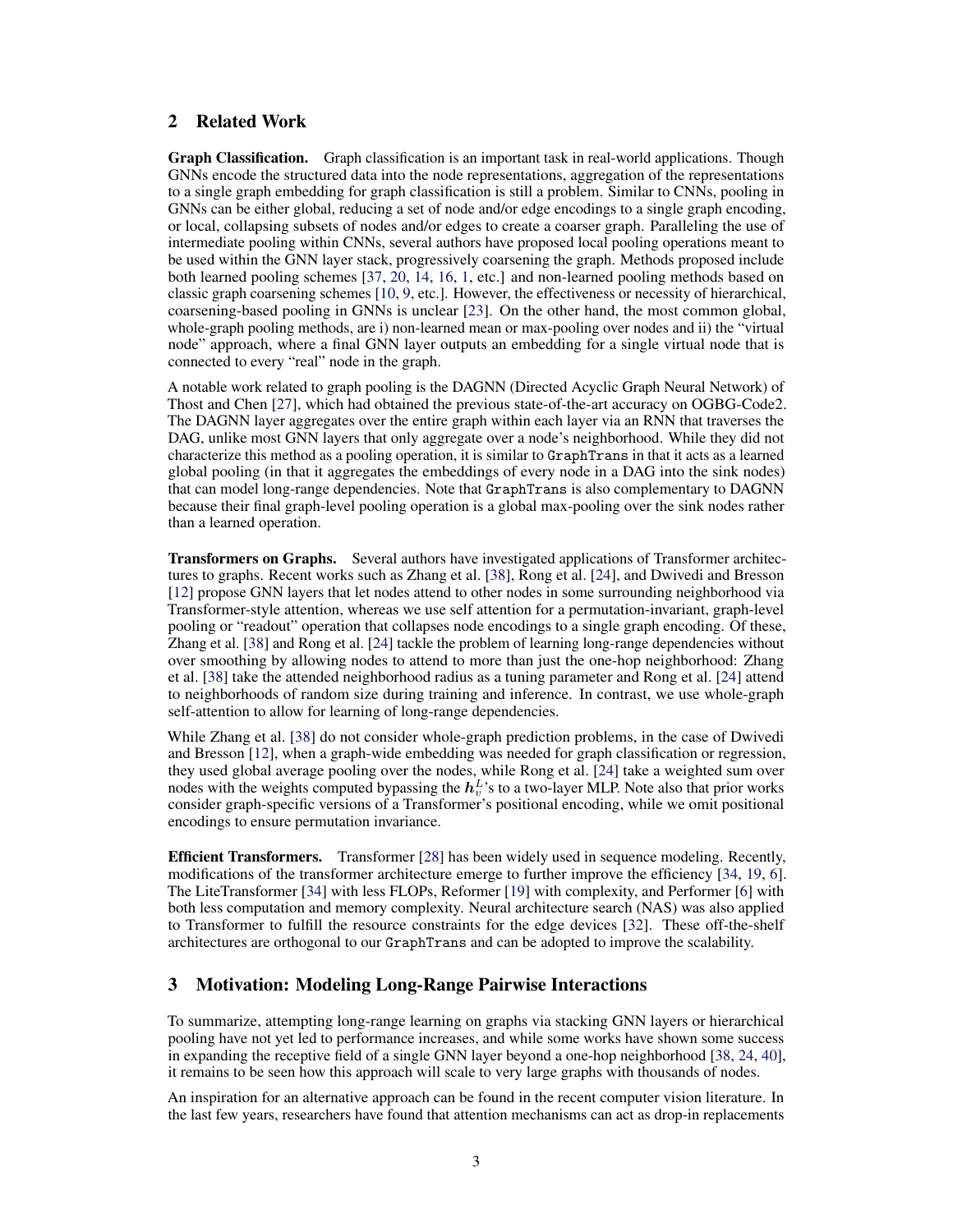<span id="page-3-1"></span>

(a) Example graph from Code2.

(b) Corresponding attention map from GraphTrans.

Figure 2: Example graph and attention map in our GraphTrans. The graph is randomly sampled from the Code2 validation set. The attention map is retrieved from the first layer of the transformer module in our GraphTrans. The horizontal axis corresponds to targets and the horizontal axis corresponds to sources (so, attention weights will sum to one over the horizontal axis). Note that in (b), index 18 corresponds to the special <CLS> token described in section [4.](#page-3-0)

for traditional CNN convolutions [\[4,](#page-10-5) [7\]](#page-10-6): attention layers can learn to reproduce the strong relational inductive biases induced by local convolutions. More recently, state-of-the-art approaches to several computer vision tasks use an attention-style submodule on top of a traditional CNN backbone [\[2,](#page-10-2) [33,](#page-12-8) etc.]. These results suggest that while strong relational inductive biases are helpful for learning local, short-range correlations, for long-range correlations less structured modules may be preferred [\[2\]](#page-10-2).

We leverage this insight to the graph learning domain with our GraphTrans model, which uses a traditional GNN subnetwork as a backbone, but leaves learning long-range dependencies to a Transformer subnetwork with no graph spatial priors. As mentioned, our Transformer application lets every node attend to every other node (unlike other approaches of applying Transformers to graphs that only allow attention to neighborhoods), which incentivizes the Transformer to learn the *most important* node-node relationships, instead of favoring nearby nodes (the latter task having been offloaded to the preceding GNN module).

Qualitatively, this scheme provides evidence that long-range relationships are indeed important. An example application of GraphTrans on the OGB Code2 dataset is depicted in Figure [2.](#page-3-1) In this task, we take in the Abstract Sentence Tree obtained by parsing a Python method and need to predict the tokens that form the method name. The attention map exhibits similar patterns to those found in NLP applications of Transformers: some nodes receive significant weighting from many other nodes, regardless of the distance between them. Note that node 17 assigns significant importance to node 8, despite these two nodes being five hops away. Also, in Figure [2'](#page-3-1)s attention map, index 18 refers to the embedding corresponding to the special <CLS> token we use as a readout mechanism, described in more detail below. We allow this embedding to be learnable, so the many nodes attending to it (represented by the many dark cells in column 18) may suggest these nodes are obtaining some graphgeneral memory from the learned embedding. This qualitative visualization, along with our new state-of-the-art results, suggest that removing spatial priors when learning long-range dependencies may be necessary for effective graph summarization.

## <span id="page-3-0"></span>4 Learning Global Information with GraphTrans

Referring back to Figure [1,](#page-1-0) GraphTrans consists of two primary modules: a GNN subnetwork followed by a Transformer subnetwork. We discuss these in detail next.

**GNN module.** We consider graph property prediction, i.e., for each graph  $\mathcal{G} = (\mathcal{V}, \mathcal{E})$  we have a graph-specific prediction target y<sub>G</sub>. We suppose that each node  $v \in V$  has an initial feature vector  $\mathbf{h}_v^0 \in \mathbb{R}^{d_0}$ . As GraphTrans is a generally-applicable framework that can be used in concert with a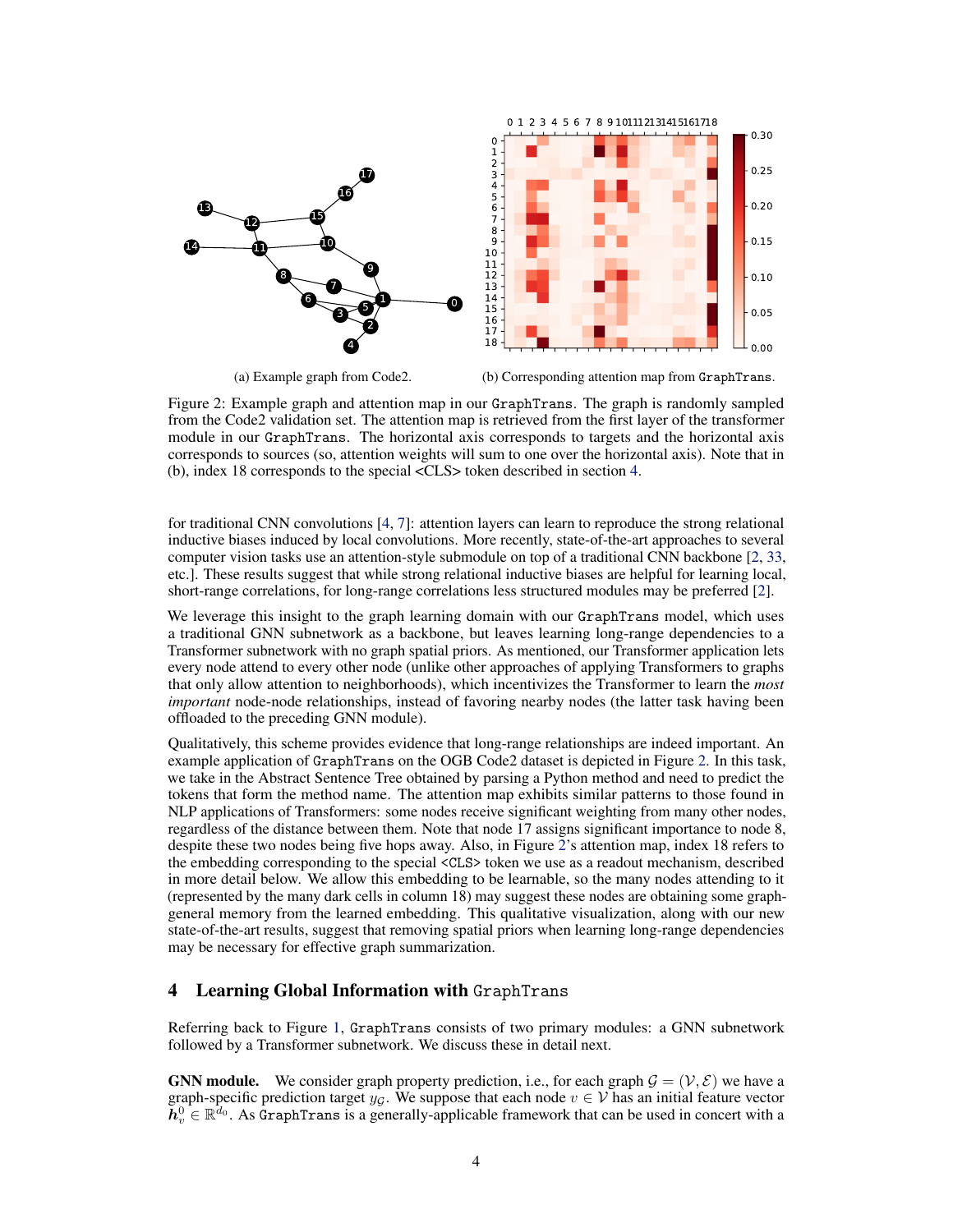variety of GNNs, we make very few assumptions on the GNN layers that feed into the Transformer subnetwork. A generic GNN layer stack can be expressed as

$$
\boldsymbol{h}_v^{\ell} = f_{\ell} \left( \boldsymbol{h}_v^{\ell-1}, \{ \boldsymbol{h}_u^{\ell-1} | u \in \mathcal{N}(v) \} \right), \quad \ell = 1, \dots, L_{\text{GNN}} \tag{1}
$$

where  $L_{GNN}$  is the total number of GNN layers,  $\mathcal{N}(v) \subseteq \mathcal{V}$  is some neighborhood of v, and  $f_{\ell}(·)$  is some function parameterized by a neural network. Note that many GNN layers admit edge features, but to avoid notational clutter we omit discussion of them here.

**Transformer module.** Once we have the final per-node GNN encodings  $h_v^{L_{\text{GNN}}}$ , we pass these to GraphTrans's Transformer subnetwork. The Transformer subnetwork operates as follows. We first perform a linear projection of the  $h_v^{L_{\text{GNN}}}$ 's to the Transformer dimension and a Layer Normalization to normalize the embedding:

$$
\bar{h}_v^0 = \text{LayerNorm}(W^{\text{Proj}} h_v^{\text{L}_{\text{GNN}}})
$$
\n(2)

where  $W^{\text{Proj}} \in \mathbb{R}^{d_{\text{TF}} \times d_{L_{\text{GNN}}} }$  is a learnable weight matrix, and  $d_{\text{TF}}$  and  $d_{L_{\text{GNN}}}$  are the Transformer dimension and the dimension of the final GNN embedding, respectively. The projected node embeddings  $\bar{h}_v^0$  are then fed into a standard Transformer layer stack, with no additive positional embeddings, as we expect the GNN to have already encoded the structural information into the node embeddings:

$$
a_{v,u}^{\ell} = (\boldsymbol{W}_{\ell}^{Q} \overline{\boldsymbol{h}}_{v}^{\ell-1})^{\top} (\boldsymbol{W}_{\ell}^{K} \overline{\boldsymbol{h}}_{u}^{\ell-1}) / \sqrt{d_{\text{TF}}} \qquad \alpha_{v,u}^{\ell} = \text{softmax}(a_{v,w}^{\ell})
$$

$$
\overline{\boldsymbol{h}}_{v}^{\ell\ell} = \sum_{w \in \mathcal{V}} \alpha_{v,w}^{\ell} \boldsymbol{W}_{\ell}^{V} \overline{\boldsymbol{h}}_{w}^{\ell-1}
$$
(3)

where  $\bm{W}_{\ell}^Q, \bm{W}_{\ell}^K, \bm{W}_{\ell}^V \in \mathbb{R}^{d_{\text{TF}}/n_{\text{head}} \times d_{\text{TF}}/n_{\text{head}}}$  are the learned query, key, and value matrices, respectively, for a single attention head in layer  $\ell$ . As is standard, we run  $n_h$ ead parallel attention heads and concatenate the resulting per-head encodings  $\bar h_v^{\prime\ell}$ . Concatenated encodings are then passed to a Transformer fully-connected subnetwork, consisting of the standard Dropout  $\rightarrow$  Layer Norm  $\rightarrow$  FC  $\rightarrow$  nonlinearity  $\rightarrow$  Dropout  $\rightarrow$  FC  $\rightarrow$  Dropout  $\rightarrow$  Layer Norm sequence, with residual connections from  $\bar{h}_v^{\ell-1}$  to after the first dropout, and from before the first fully-connected sublayer to after the dropout immediately following the second fully-connected sublayer.

<CLS> embedding as a GNN "readout" method. As mentioned, for whole-graph classification we require a single embedding vector that describes the whole graph. In the GNN literature, this module that collapses embeddings for every node and/or edge to a single embedding is called the "readout" module, and the most common readout modules are simple mean or max pooling, or a single "virtual node" that is connected to every other node in the network.

In this work, we propose a special-token readout module similar to those used in other applications of Transformers. In text classification tasks with Transformers, a common practice is to append a special <CLS> token to the input sequence before passing it into the network, then to take the output embedding corresponding to this token's position as the representation of the whole sentence. In that way, the Transformer will be trained to aggregate information of the sentence to that embedding, by calculating the one-to-one relationships between the <CLS> token and each other tokens in the sentence with the attention module.

Our application of special-token readout is similar to this. Concretely, when feeding the transformed per-node embeddings  $\bar{h}_v^0$ , we append an additional learnable embedding  $h_{\text{cCLS}}$  to the sequence, and take the first embedding  $\bar{h}_{\text{cCLS}} \in \mathbb{R}^{d_{\text{TF}}}$  from the transformer output as the representation of the whole graph (note that since we do not include positional encodings, placing the special token at the "beginning" of the sentence has no special computational meaning; the location is chosen by convention). Finally, we apply a linear projection followed by a softmax to generate the prediction:

$$
y = \text{softmax}(\boldsymbol{W}^{\text{out}} \overline{\boldsymbol{h}}_{\text{}}^{\text{L}_{\text{TF}}}).
$$
\n(4)

where  $L_{\text{TF}}$  is the number of Transformer layers.

This special-token readout mechanism may be viewed as a generalization or a "deep" version of a virtual node readout. While a virtual node method requires every node in the graph to send its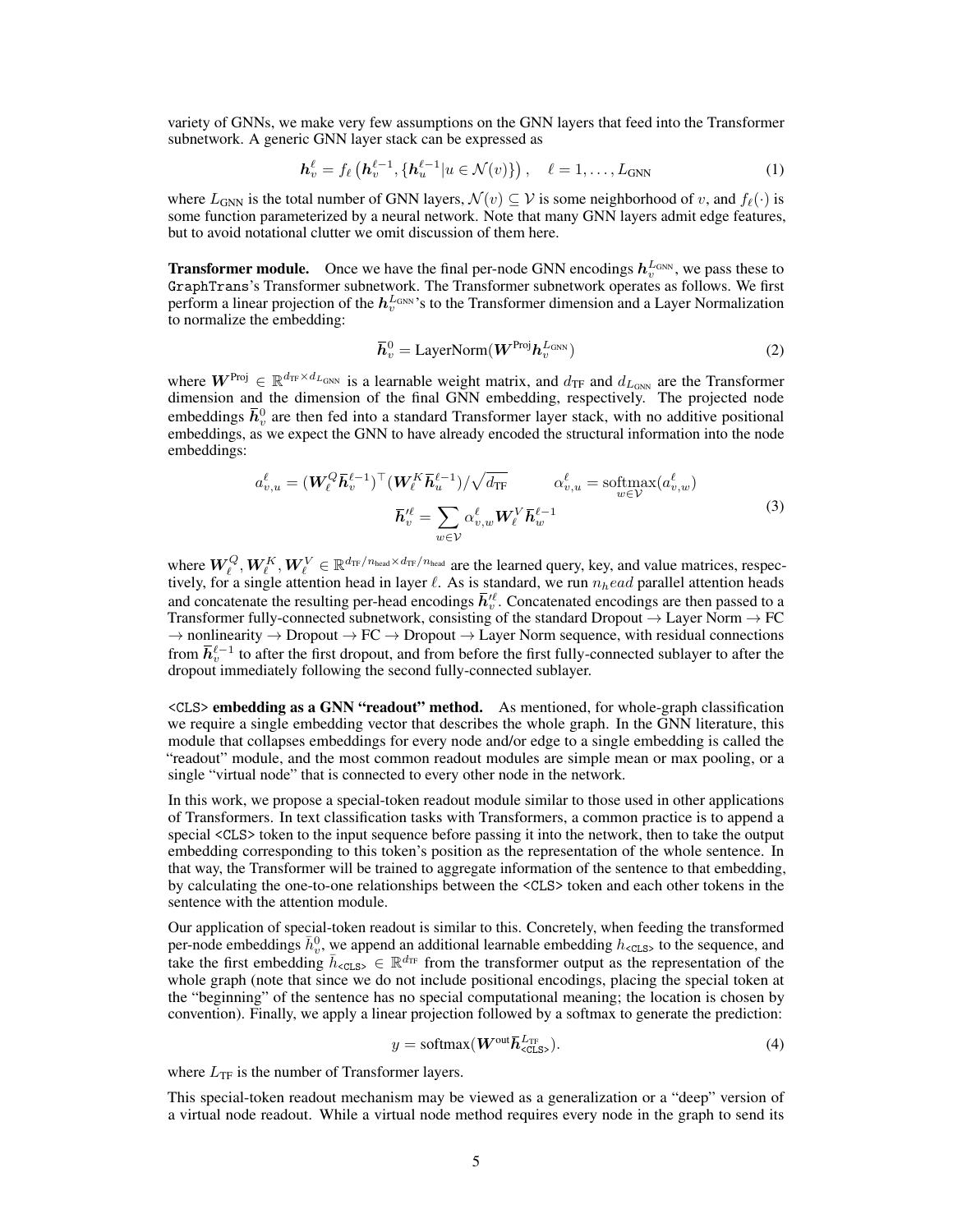information to the virtual node and does not allow for learning pairwise relationships between graph nodes except within the virtual node's embedding (possibly creating an information bottleneck), a Transformer-style special-token readout method lets the network learn long-range node-to-node relationships in earlier layers before needing to distill them in the later layers.

# 5 Experiments

We evaluate GraphTrans on graph classification tasks from three modalities: biology, computer programming, and chemistry. Our GraphTrans achieves consistent improvement over all of these benchmarks, indicating the generality and effectiveness of the framework. All of our models are trained with the Adam optimizer [\[17\]](#page-11-8) with a learning rate of 0.0001, a weight decay of 0.0001, and the default Adam  $\beta$  parameters. All Transformer modules used in our experiments have an embedding dimension  $d_{\text{TF}}$  of 128 and a hidden dimension of 512 in the feedforward subnetwork. The Transformer baselines described below are trained with only the sequence of node embeddings, discarding the graph structure.

## 5.1 Biological benchmarks

Datasets. We choose two commonly used graph classification benchmarks, NCI1 and NCI109 [\[31\]](#page-12-9). Each of them contains about 4000 graphs with around 30 nodes on average, representing biochemical compounds. The task is to predict whether a compound contains anti-lung-cancer activity. We follow the settings in [\[20,](#page-11-1) [2\]](#page-10-2) for the NCI1 and NCI109, randomly splitting the dataset into training, validation, and test set by a ratio of 8:1:1.

Training Setup. We trained GraphTrans on both the NCI1 and NCI109 datasets for 100 epochs with a batch size of 256. We run each experiment 20 times with different random seeds and calculate the average and standard deviation of the test accuracies. All the model follows the architecture in Figure [1,](#page-1-0) with 4 transformer layers and a dropout ratio of 0.1 for both the GNN and Transformer modules. We use two different settings adopted from prior literature for the width and depth of the GNN submodule in GraphTrans. The GNN module width and depth in the small GraphTrans model are copied from the simple baseline, i.e. the settings in [\[20\]](#page-11-1), which has a hidden dimension of 128 and 3 GNN layers. The settings of the GNN module in the large GraphTrans model are adopted from the default GCN/GIN model provided by OGB, which has a hidden dimension of 300 and 4 GNN layers. We also adopt a cosine annealing schedule [\[22\]](#page-11-9) for learning rate decay.

Results. We report the results on both NCI1 and NCI109 in Table [1.](#page-6-0) The simple baselines, including GCN Set2Set, SortPool, and SAGPool, are taken from [\[20\]](#page-11-1), while the strong baselines [\[13\]](#page-11-10), as well as the FA layer [\[2\]](#page-10-2). In Table [1,](#page-6-0) Our Graph Transformer (small) has the same architecture as the simple baseline but improves the average accuracy by 7.1% for NCI1 and 5.1% for NCI109. We also tested the framework with GIN as the encoder (GraphTrans (large)) to align with the settings in the strong baseline, which also significantly improves the accuracy of the strong baseline by 1.1% for NCI1 and the 8.2% for NCI109, even without the deep GNN, using 4 layers instead of 8.

## 5.2 Chemical benchmarks

Datasets. For chemical benchmarks, we evaluate our GraphTrans on a dataset larger than NCI dataset, molpcba from the Open Graph Benchmark (OGB) [\[15\]](#page-11-3). It contains 437929 graphs with 28 nodes on average. Each graph in the dataset represents a molecule, where nodes and edges are atoms and chemical bonds, respectively. The task is to predict the multiple properties of a molecule. We use the standard splitting from the benchmark. The performance on the GIN and GIN-Virtual baselines are as reported on the OGB leaderboard [\[15\]](#page-11-3).

**Training Setups.** All the GNN modules in the experiments follow the settings of the default GIN model provided in OGB, with 4 layers and 300 hidden dimension. We train all the models for 100 epochs with a batch size of 256 and report the test result with the best validation ROC-AUC. For both GNN and Transformer modules, we apply a dropout of 0.3. We use GIN as the baseline and the GNN module, since it performs better than GCN models on the Molpcba dataset.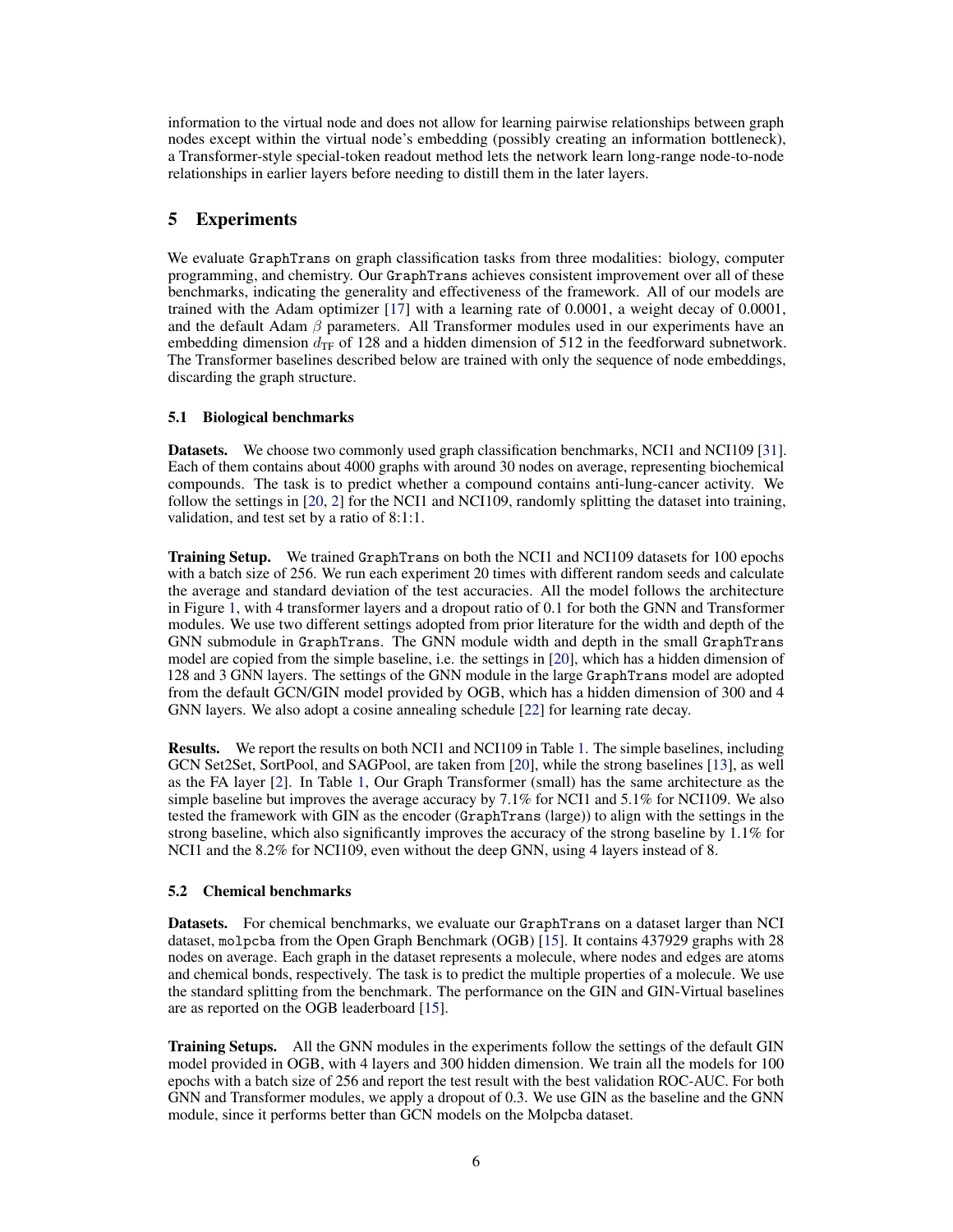| Model                     | <b>GNN</b> Type | <b>GNN</b> layer count | $NCI1(\%)$     | NCI109 $(\% )$ |
|---------------------------|-----------------|------------------------|----------------|----------------|
| Set2Set [29, 20]          | <b>GCN</b>      | 3                      | $68.6 \pm 1.9$ | $69.8 \pm 1.2$ |
| SortPool [39, 20]         | <b>GCN</b>      |                        | $73.8 \pm 1.0$ | $74.0 \pm 1.2$ |
| $SAGPoolb$ [20]           | <b>GCN</b>      | 3                      | $67.5 \pm 1.1$ | $67.9 \pm 1.4$ |
| SAGPool <sub>q</sub> [20] | GCN             | 3                      | $74.2 \pm 1.2$ | $74.1 \pm 0.8$ |
| Errica et al. [13]        | <b>GIN</b>      | 8                      | $80.0 \pm 1.4$ |                |
| Alon and Yahav [2]        | <b>GIN</b>      | 8                      | $81.5 \pm 1.2$ |                |
| Transformer [28]          |                 |                        | $68.5 \pm 2.6$ | $70.1 \pm 2.3$ |
| GraphTrans (small)        | <b>GCN</b>      | 3                      | $81.3 \pm 1.9$ | $79.2 + 2.2$   |
| GraphTrans (large)        | <b>GIN</b>      |                        | $82.6 + 1.2$   | $82.3 + 2.6$   |

<span id="page-6-0"></span>Table 1: NCI biological datasets GraphTrans outperforms past baselines on both NCI1 and NCI109 test accuracy while using fewer GNN layers than prior SOTA baselines.

<span id="page-6-1"></span>Table 2: OpenGraphBenchmark Molpcba dataset Overall, GraphTrans outperforms competitive baselines with two backbone GNN architectures.

| Model                                       | <b>Valid ROC-AUC</b>                   | <b>Test ROC-AUC</b>                      |
|---------------------------------------------|----------------------------------------|------------------------------------------|
| <b>GCN [18]</b>                             | $0.2059 \pm 0.0033$                    | $0.2020 + 0.0024$                        |
| GIN [36]                                    | $0.2305 \pm 0.0027$                    | $0.2266 \pm 0.0028$                      |
| GCN-Virtual [18]                            | $0.2495 + 0.0042$                      | $0.2424 + 0.0034$                        |
| GIN-Virtual [36]                            | $0.2798 \pm 0.0025$                    | $0.2703 \pm 0.0023$                      |
| Transformer [28]                            | $0.1316 \pm 0.0012$                    | $0.1281 \pm 0.0039$                      |
| GraphTrans(GIN)<br>GraphTrans (GIN-Virtual) | $0.2893 + 0.0050$<br>$0.2867 + 0.0022$ | $0.2756 \pm 0.0039$<br>$0.2761 + 0.0029$ |

Results. In Table [2,](#page-6-1) we report the ROC-AUC on validation and test set of Molpcba. Though Transformer alone works very badly on this dataset, our GraphTrans still improves the ROC-AUC of the GIN and GIN-Virtual baseline. It indicates that our design could take benefit from both the local graph structure learned by the GNN and the long-range concept retrieved by the Transformer module based on the GNN embeddings.

#### 5.3 Computer programming benchmark

Datasets. For the computer programming benchmark, we also adopt a large dataset, code2 from OGB, which has 45741 graphs each with 125 nodes on average. The dataset is a collection of Abstract Syntax Trees (ASTs) from about 450k Python method definitions. The task is to predict the sub-tokens forming the method name, given the method body represented by the AST. We also adopt the standard dataset splitting from the benchmark. All baseline performances are as reported on the OGB leaderboard.

Training Setups. We also apply the default settings of GCN for Code2 from OGB, with 4 GNN layers, 300 hidden dimension, and a dropout ratio of 0.0. We apply a dropout ratio of 0.3 to the Transformer module to avoid overfitting. We train all the models for 30 epochs with a batch size of 16, due to the large scale of the dataset. For the GraphTrans (PNA) model, we follow the settings in [\[26\]](#page-12-11), with a hidden embedding of 272 for the GNN module and a weight decay of 3e-6. The only difference is that we still use the learning rate of 0.0001, instead of the heavily tuned 0.00063096 [\[26\]](#page-12-11). We run each experiment 5 times and take the average and standard deviation of the F1 score.

Results. In Table [3,](#page-7-0) we compare our GraphTrans with top tier architectures on the leaderboard on Code2 dataset. As the average number of nodes in each graph increases, the global information becomes more important as it becomes more difficult for the GNN to gather information from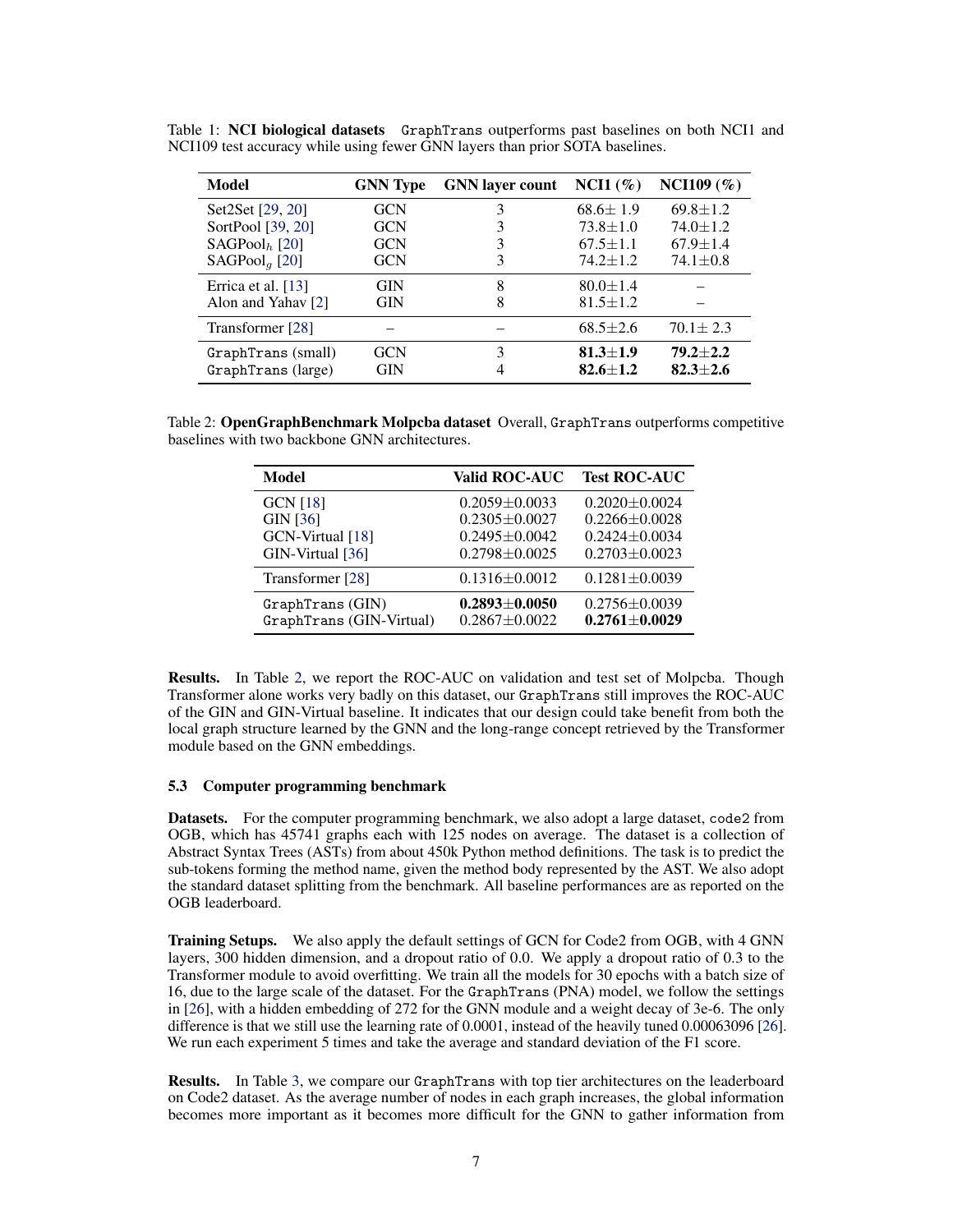| Model                    | Valid F1 score      | <b>Test F1 score</b> |
|--------------------------|---------------------|----------------------|
| GIN [36]                 | $0.1376 \pm 0.0016$ | $0.1495 + 0.0023$    |
| <b>GCN</b> [18]          | $0.1399 + 0.0017$   | $0.1507 + 0.0018$    |
| GIN-Virtual [36]         | $0.1439 + 0.0026$   | $0.1581 + 0.0020$    |
| GCN-Virtual [18]         | $0.1461 \pm 0.0013$ | $0.1595 \pm 0.0018$  |
| <b>PNA</b> [8]           | $0.1453 + 0.0025$   | $0.1570 + 0.0032$    |
| DAGNN (SOTA) [27]        | $0.1607 \pm 0.0040$ | $0.1751 \pm 0.0049$  |
| Transformer [28]         | $0.1546 \pm 0.0018$ | $0.1670 + 0.0015$    |
| GraphTrans (GCN)         | $0.1599 \pm 0.0009$ | $0.1751 \pm 0.0015$  |
| GraphTrans (PNA)         | $0.1622 + 0.0025$   | $0.1765 \pm 0.0033$  |
| GraphTrans (GCN-Virtual) | $0.1661 \pm 0.0012$ | $0.1830 + 0.0024$    |

<span id="page-7-0"></span>Table 3: OpenGraphBenchmark Code2 dataset All the baselines are collected from the OGB leaderboard. GraphTrans outperforms the state-of-the-art DAGNN. The improvement based on PNA model indicates that our method is orthogonal to the type of GNN module.

<span id="page-7-1"></span>Table 4: Ablation of Transformer module On the Code2 dataset, only training the Transformer module in GraphTrans with a frozen pre-trained GNN module also improves the F1-score. It indicates that training the Transformer on GNN embeddings can learn information that is not captured by the GNN.

| Model                                               | Valid F1 score | <b>Test F1 score</b> |
|-----------------------------------------------------|----------------|----------------------|
| Pre-trained GCN-Virtual                             | 0.1457         | 0.1574               |
| GraphTrans, pre-trained GCN-Virtual, frozen GNN     | 0.1479         | 0.1616               |
| GraphTrans, pre-trained GCN-Virtual, fine-tuned GNN | 0.1564         | 0.1733               |

nodes far away. Even without heavy tuning, GraphTrans significantly outperforms the state-ofthe-art (DAGNN) [\[27\]](#page-12-1) on the leaderboard. We also include the results for the PNA model and our GraphTrans with the PNA model as the GNN encoder. Our GraphTrans also significantly improves the result, which indicates that our architecture is orthogonal to the variants of the GNN encoder module.

#### 5.4 Transformers can capture long-range relationships

As we previously observed in Figure [2](#page-3-1) and discussed in Section [3,](#page-2-0) the attention inside the transformer module can capture long-range information that is hard to be learned by the GNN module.

To further verify the hypothesis, we designed an experiment to show that the Transformer module can learn additional information to the GNN module. In Table [4,](#page-7-1) we first pretrain a GNN (GCN-Virtual) until converge on the Code2 dataset, and then freeze the GNN model and plug our Transformer module after it. By training the model on the training set with a fixed GNN module, we can still observe a 0.0022 F1-score improvement on validation set and 0.0042 on test set. It indicates that the Transformer can learn additional information that is hard to be learned by the GNN module along.

With pretrained and unfrozen GNN module, our GraphTrans can achieve an even higher F1-score. That may because the GNN module can now focus on learning the local structure information, by leaving the long-range information learning to the Transformer layer after it. The model benefits from the specialization as mentioned in [\[34\]](#page-12-6). Note that for all the experiments in Table [4,](#page-7-1) we do not concatenate the embeddings from the input graph to the input of Transformer for simplicity.

#### 5.5 Effectiveness of <CLS> embedding

In Figure [2b,](#page-3-1) we can observe that row 18 (the last row is for <CLS>) has dark red on multiple columns, which indicates that the <CLS> learns to attend to important nodes in the graph to learn the representation for the whole graph.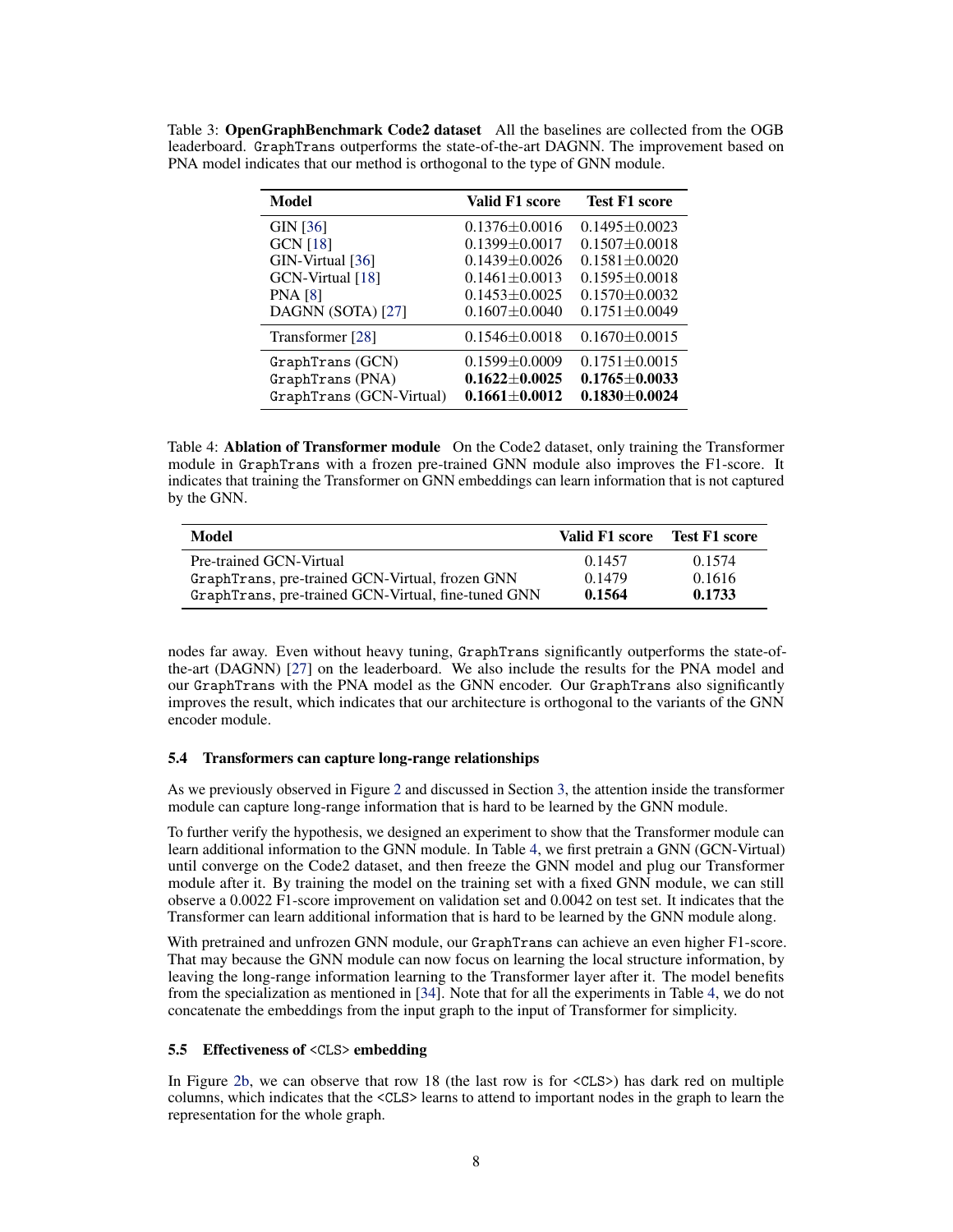<span id="page-8-0"></span>Table 5: Ablation of <CLS> token The mean and last are two commonly used embedding aggregation method for sequence classification.

| Model                        | Valid  | <b>Test</b> |
|------------------------------|--------|-------------|
| GraphTrans, mean             | 0.1398 | 0.1509      |
| GraphTrans, last             | 0.1566 | 0.1716      |
| GraphTrans, <cls></cls>      | 0.1593 | 0.1784      |
| GraphTrans, <cls>, cat</cls> | 0.1670 | 0.1810      |

<span id="page-8-1"></span>Table 6: Scalability of Transformer to large graphs We profile our Code2 model on random graphs and list runtime in milliseconds. GraphTrans scales comparably to the GCN model due to the high cost neighbor sampling in GNN training. With graphs over 1000 nodes, GraphTrans is no less scalable than the GCN baseline.

|            |                  |       |       | <b>Edge Density</b> |            |
|------------|------------------|-------|-------|---------------------|------------|
| Node count | Model            | 20%   | 40%   | 60%                 | 80%        |
| 500        | GCN-Virtual [18] | 44.3  | 58.5  | 79.3                | 99.0       |
|            | GraphTrans (GCN) | 48.4  | 57.5  | 76.4                | 93.7       |
| 1000       | GCN-Virtual [18] | 99.1  | 171.8 | 249.5               | <b>OOM</b> |
|            | GraphTrans (GCN) | 96.9  | 168.4 | 244.3               | <b>OOM</b> |
| 1200       | GCN-Virtual [18] | 131.8 | 237.7 | OOM                 | OOM        |
|            | GraphTrans(GCN)  | 127.9 | 236.6 | OOM                 | <b>OOM</b> |

We also examined the effectiveness of our <CLS> embedding quantitatively. In Table [5,](#page-8-0) we tested several common methods to for sequence classification. The mean operation averages the output embeddings of the transformer to a single graph embedding; the last operation takes the last embedding in the output sequence as the graph embedding. The quantitative results indicate that the <CLS> embedding is most effective with 0.0275 improvements on the test set, as the model can learn to retrieve information from different nodes and aggregate them into one embedding. The concatenation of the embeddings in the input graph and the input embeddings of the transformer can further improve the validation and test F1-score to 0.1670 and 0.1733.

#### 5.6 Scalability

To quantitatively benchmark how GraphTrans scales with large graphs over 100 nodes, we ran a microbenchmark of iteration time for training with varying graph size and edge density. We train baselines on randomly generated Erdos-Renyi graphs with a varying number of nodes and edge density. As shown in the Table [6,](#page-8-1) our GraphTrans model scales at least as well as the GCN model when the number of nodes and edge density increases. Both GCN and GraphTrans see out of memory errors (OOM) with large dense graphs, but we note that GraphTrans had similar memory consumption to the GCN baseline.

#### 5.7 Computational efficiency

To evaluate the overhead that our GraphTrans adds over a specific GNN backbone, we evaluate the forward pass runtime and backward pass runtime per iteration. We normalize models to have roughly similar parameter counts. The results are shown in Table [7.](#page-9-0) For the NCI1 dataset, GraphTrans is actually faster to train than a comparable GCN model. For the OGB-molpcba and OGB-Code2 datasets, GraphTrans is 7-11% slower than the baseline GNN architectures.

#### 5.8 Number of parameters

We compare the number of parameters of the GNN baseline and the GraphTrans on different dataset in Table [8.](#page-9-1) Overall, GraphTrans only increases total parameters marginally for Molpcba and NCI.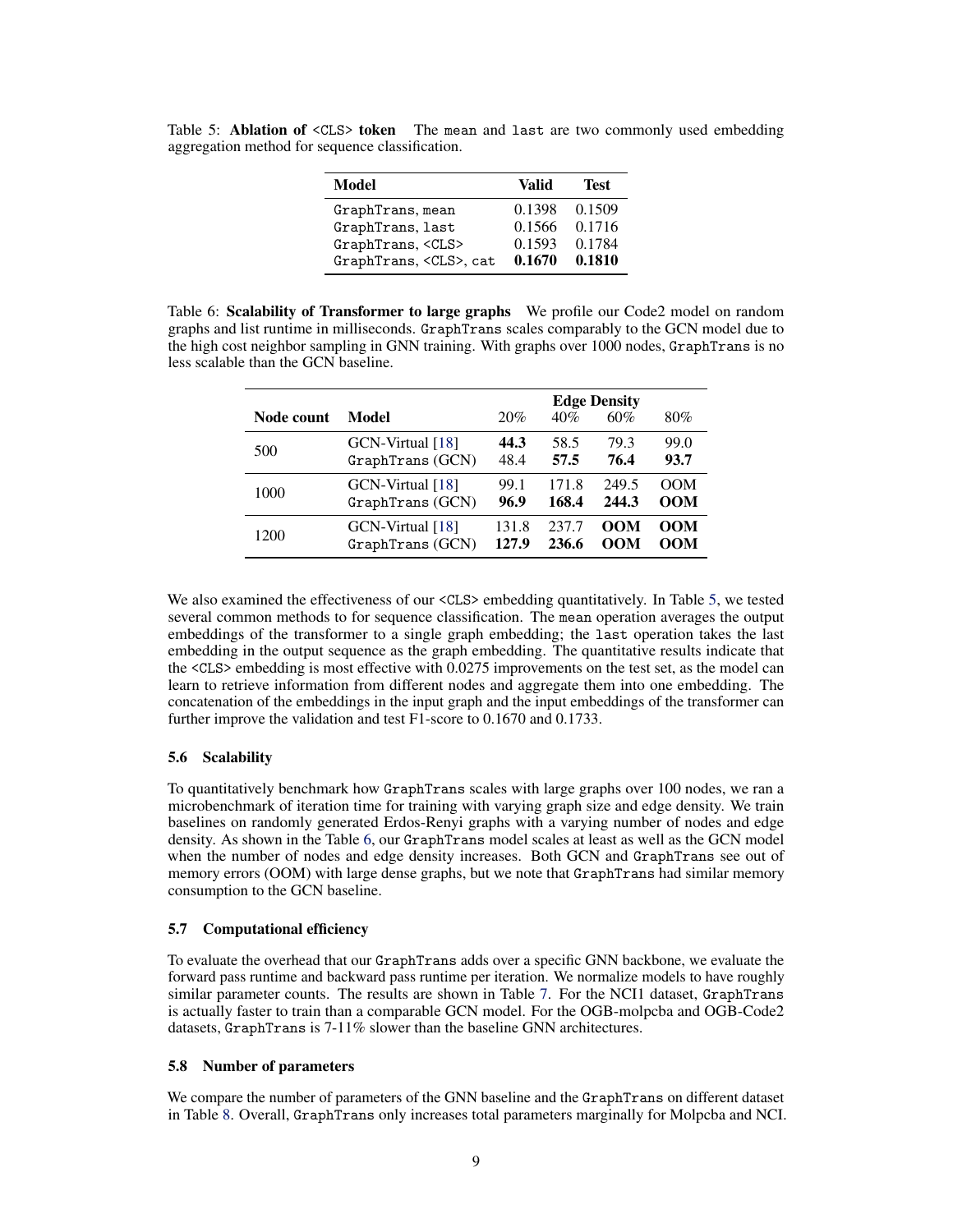<span id="page-9-0"></span>Table 7: Speedup of Transformer module For GraphTrans models trained over the NCI1, OGBG-Molpcba and OGBG-Code2 datasets, we find that the Transformer module adds minimal overhead. Speedup is the training iteration speed compared to GNN based model; larger number indicates a faster running speed.

| <b>Dataset</b>    | <b>Method</b>    | Forward time (ms) | <b>Backward time (ms)</b> | <b>Speedup</b> |
|-------------------|------------------|-------------------|---------------------------|----------------|
| NCI1              | GCN-Virtual [18] | $22.27 \pm 2.04$  | $14.35 \pm 2.46$          | $1.00\times$   |
|                   | Transformer      | $12.31 \pm 1.68$  | $9.32 \pm 1.68$           | $1.69\times$   |
|                   | GraphTrans       | $15.01 \pm 1.63$  | $12.04 \pm 2.25$          | $1.35\times$   |
| Molpcba           | GCN-Virtual [18] | $14.79 \pm 2.54$  | $12.75 \pm 3.00$          | $1.00\times$   |
|                   | Transformer      | $12.34 \pm 1.43$  | $10.52 \pm 1.60$          | $1.20\times$   |
|                   | GraphTrans       | $16.55 \pm 2.93$  | $14.3 \pm 3.15$           | $0.89\times$   |
| Code <sub>2</sub> | GCN-Virtual [18] | $22.97 \pm 6.13$  | $38.53 \pm 6.92$          | $1.00\times$   |
|                   | Transformer      | $31.01 \pm 9.00$  | $33.30 \pm 16.09$         | $0.96\times$   |
|                   | GraphTrans       | $34.93 \pm 6.85$  | $31.14 \pm 12.90$         | $0.93\times$   |

<span id="page-9-1"></span>Table 8: **Parameter count** Overall, GraphTrans achieves improved accuracy with a minor increase in parameters.

| <b>Dataset</b>        | <b>GNN</b>   | <b>GraphTrans</b> | Delta        |
|-----------------------|--------------|-------------------|--------------|
| Molpcba<br><b>NCI</b> | 3.4M<br>0.4M | 4.2M<br>0.5M      | 0.8M<br>0.1M |
| Code <sub>2</sub>     | 12.5M        | 9.1M              | $-3.4M$      |

For Code2, GraphTrans is substantially more parameter-efficient than the GNN while improving test F1 score from 0.1629 to 0.1810. One reason for improved parameter efficiency is that the Transformer reduces feature dimension before the expensive final prediction layer.

## 6 Conclusion

We proposed GraphTrans, a simple yet powerful framework for learning long-range relationships with GNNs. Leveraging recent results that suggest structural priors may be unnecessary or even counterproductive for high-level, long-range relationships, we augment standard GNN layer stacks with a subsequent permutation-invariant Transformer module. The Transformer module acts as a novel GNN "readout" module, simultaneously allowing the learning of pairwise interactions between graph nodes and summarizing them into a special token's embedding as is done in common NLP applications of Transformers. This simple framework leads to surprising improvements upon the state of the art in several graph classification tasks across program analysis, molecules and protein association networks. In some cases, GraphTrans outperforms methods that attempt to encode domain-specific structural information. Overall, GraphTrans presents a simple yet general approach to improve long-range graph classification; next directions include applications to node and edge classification tasks as well as further scalability improvements of the Transformer to large graphs.

## 7 Acknowledgements

We thank Ethan Mehta, Azade Nazi, Daniel Rothschild, Adnan Sherif and Justin Wong for thoughtful discussions and feedback. In addition to NSF CISE Expeditions Award CCF-1730628, this research is supported by gifts from Amazon Web Services, Ant Group, Ericsson, Facebook, Futurewei, Google, Intel, Microsoft, Scotiabank, and VMware.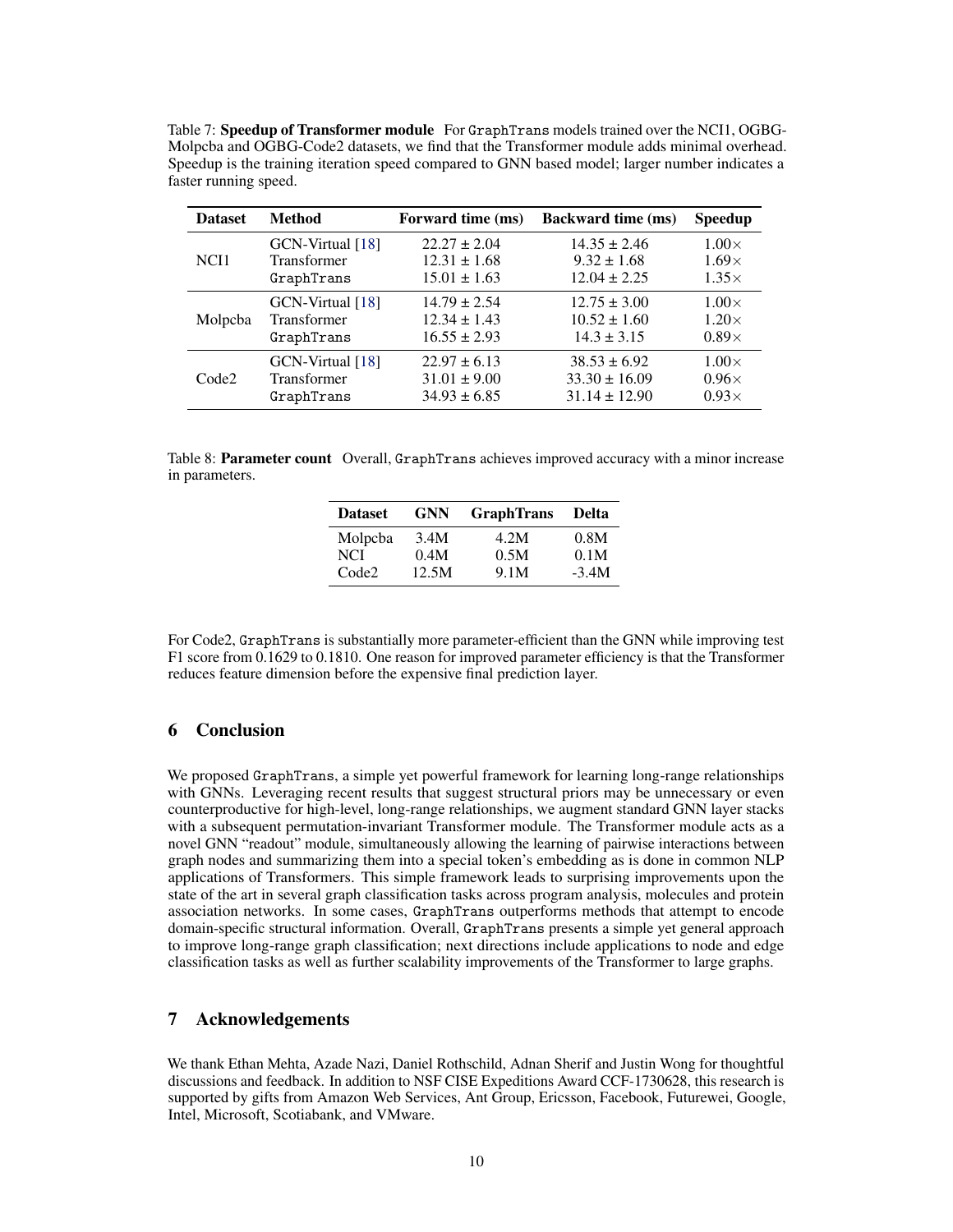#### References

- <span id="page-10-7"></span>[1] A. H. K. Ahmadi, K. Hassani, P. Moradi, L. Lee, and Q. Morris. Memory-based graph networks. In *8th International Conference on Learning Representations, ICLR 2020, Addis Ababa, Ethiopia, April 26-30, 2020*. OpenReview.net, 2020. URL [https://openreview.](https://openreview.net/forum?id=r1laNeBYPB) [net/forum?id=r1laNeBYPB](https://openreview.net/forum?id=r1laNeBYPB).
- <span id="page-10-2"></span>[2] U. Alon and E. Yahav. On the bottleneck of graph neural networks and its practical implications. In *9th International Conference on Learning Representations, ICLR 2021, Virtual Event, Austria, May 3-7, 2021*. OpenReview.net, 2021. URL [https://openreview.net/forum?](https://openreview.net/forum?id=i80OPhOCVH2) [id=i80OPhOCVH2](https://openreview.net/forum?id=i80OPhOCVH2).
- <span id="page-10-0"></span>[3] P. W. Battaglia, J. B. Hamrick, V. Bapst, A. Sanchez-Gonzalez, V. Zambaldi, M. Malinowski, A. Tacchetti, D. Raposo, A. Santoro, R. Faulkner, C. Gulcehre, F. Song, A. Ballard, J. Gilmer, G. Dahl, A. Vaswani, K. Allen, C. Nash, V. Langston, C. Dyer, N. Heess, D. Wierstra, P. Kohli, M. Botvinick, O. Vinyals, Y. Li, and R. Pascanu. Relational inductive biases, deep learning, and graph networks. *ArXiv preprint*, abs/1806.01261, 2018. URL [https://arxiv.org/abs/](https://arxiv.org/abs/1806.01261) [1806.01261](https://arxiv.org/abs/1806.01261).
- <span id="page-10-5"></span>[4] N. Carion, F. Massa, G. Synnaeve, N. Usunier, A. Kirillov, and S. Zagoruyko. End-to-End Object Detection with Transformers. *ArXiv preprint*, abs/2005.12872, 2020. URL [https:](https://arxiv.org/abs/2005.12872) [//arxiv.org/abs/2005.12872](https://arxiv.org/abs/2005.12872).
- <span id="page-10-1"></span>[5] D. Chen, Y. Lin, W. Li, P. Li, J. Zhou, and X. Sun. Measuring and relieving the over-smoothing problem for graph neural networks from the topological view. In *The Thirty-Fourth AAAI Conference on Artificial Intelligence, AAAI 2020, The Thirty-Second Innovative Applications of Artificial Intelligence Conference, IAAI 2020, The Tenth AAAI Symposium on Educational Advances in Artificial Intelligence, EAAI 2020, New York, NY, USA, February 7-12, 2020*, pages 3438–3445. AAAI Press, 2020. URL [https://aaai.org/ojs/index.php/AAAI/](https://aaai.org/ojs/index.php/AAAI/article/view/5747) [article/view/5747](https://aaai.org/ojs/index.php/AAAI/article/view/5747).
- <span id="page-10-9"></span>[6] K. M. Choromanski, V. Likhosherstov, D. Dohan, X. Song, A. Gane, T. Sarlós, P. Hawkins, J. Q. Davis, A. Mohiuddin, L. Kaiser, D. B. Belanger, L. J. Colwell, and A. Weller. Rethinking attention with performers. In *9th International Conference on Learning Representations, ICLR 2021, Virtual Event, Austria, May 3-7, 2021*. OpenReview.net, 2021. URL [https:](https://openreview.net/forum?id=Ua6zuk0WRH) [//openreview.net/forum?id=Ua6zuk0WRH](https://openreview.net/forum?id=Ua6zuk0WRH).
- <span id="page-10-6"></span>[7] J. Cordonnier, A. Loukas, and M. Jaggi. On the relationship between self-attention and convolutional layers. In *8th International Conference on Learning Representations, ICLR 2020, Addis Ababa, Ethiopia, April 26-30, 2020*. OpenReview.net, 2020. URL [https://](https://openreview.net/forum?id=HJlnC1rKPB) [openreview.net/forum?id=HJlnC1rKPB](https://openreview.net/forum?id=HJlnC1rKPB).
- <span id="page-10-10"></span>[8] G. Corso, L. Cavalleri, D. Beaini, P. Liò, and P. Velickovic. Principal neighbourhood aggregation for graph nets. In H. Larochelle, M. Ranzato, R. Hadsell, M. Balcan, and H. Lin, editors, *Advances in Neural Information Processing Systems 33: Annual Conference on Neural Information Processing Systems 2020, NeurIPS 2020, December 6- 12, 2020, virtual*, 2020. URL [https://proceedings.neurips.cc/paper/2020/hash/](https://proceedings.neurips.cc/paper/2020/hash/99cad265a1768cc2dd013f0e740300ae-Abstract.html) [99cad265a1768cc2dd013f0e740300ae-Abstract.html](https://proceedings.neurips.cc/paper/2020/hash/99cad265a1768cc2dd013f0e740300ae-Abstract.html).
- <span id="page-10-3"></span>[9] M. Defferrard, X. Bresson, and P. Vandergheynst. Convolutional neural networks on graphs with fast localized spectral filtering. In D. D. Lee, M. Sugiyama, U. von Luxburg, I. Guyon, and R. Garnett, editors, *Advances in Neural Information Processing Systems 29: Annual Conference on Neural Information Processing Systems 2016, December 5-10, 2016, Barcelona, Spain*, pages 3837–3845, 2016. URL [https://proceedings.neurips.cc/paper/2016/hash/](https://proceedings.neurips.cc/paper/2016/hash/04df4d434d481c5bb723be1b6df1ee65-Abstract.html) [04df4d434d481c5bb723be1b6df1ee65-Abstract.html](https://proceedings.neurips.cc/paper/2016/hash/04df4d434d481c5bb723be1b6df1ee65-Abstract.html).
- <span id="page-10-8"></span>[10] I. S. Dhillon, Y. Guan, and B. Kulis. Weighted Graph Cuts without Eigenvectors A Multilevel Approach. *IEEE Transactions on Pattern Analysis and Machine Intelligence*, 29(11):1944–1957, 2007. ISSN 0162-8828. doi: 10.1109/TPAMI.2007.1115.
- <span id="page-10-4"></span>[11] A. Dosovitskiy, L. Beyer, A. Kolesnikov, D. Weissenborn, X. Zhai, T. Unterthiner, M. Dehghani, M. Minderer, G. Heigold, S. Gelly, J. Uszkoreit, and N. Houlsby. An image is worth 16x16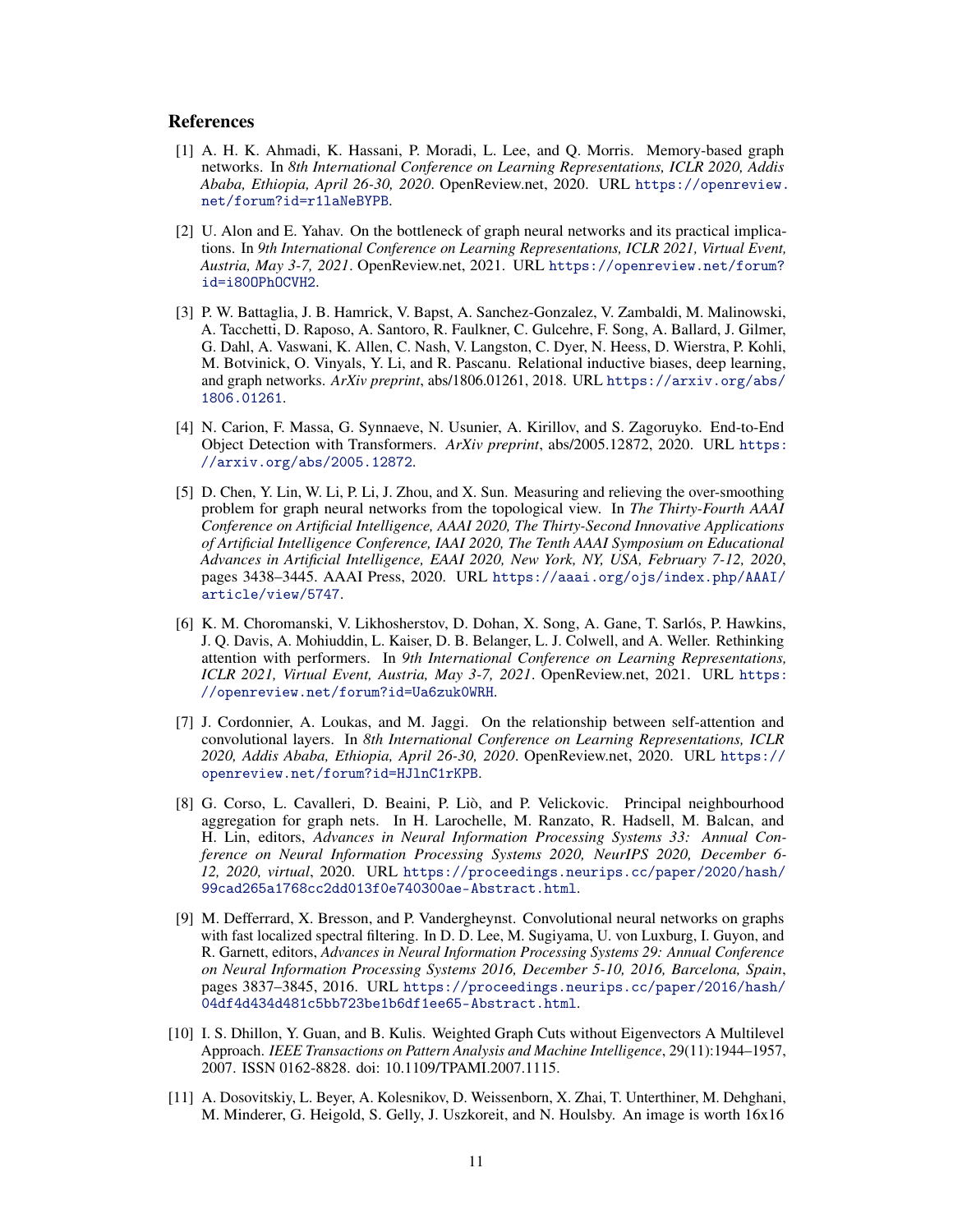words: Transformers for image recognition at scale. In *9th International Conference on Learning Representations, ICLR 2021, Virtual Event, Austria, May 3-7, 2021*. OpenReview.net, 2021. URL <https://openreview.net/forum?id=YicbFdNTTy>.

- <span id="page-11-6"></span>[12] V. P. Dwivedi and X. Bresson. A Generalization of Transformer Networks to Graphs. *ArXiv preprint*, abs/2012.09699, 2020. URL <https://arxiv.org/abs/2012.09699>.
- <span id="page-11-10"></span>[13] F. Errica, M. Podda, D. Bacciu, and A. Micheli. A fair comparison of graph neural networks for graph classification. In *8th International Conference on Learning Representations, ICLR 2020, Addis Ababa, Ethiopia, April 26-30, 2020*. OpenReview.net, 2020. URL [https://](https://openreview.net/forum?id=HygDF6NFPB) [openreview.net/forum?id=HygDF6NFPB](https://openreview.net/forum?id=HygDF6NFPB).
- <span id="page-11-4"></span>[14] H. Gao and S. Ji. Graph u-nets. In K. Chaudhuri and R. Salakhutdinov, editors, *Proceedings of the 36th International Conference on Machine Learning, ICML 2019, 9-15 June 2019, Long Beach, California, USA*, volume 97 of *Proceedings of Machine Learning Research*, pages 2083–2092. PMLR, 2019. URL <http://proceedings.mlr.press/v97/gao19a.html>.
- <span id="page-11-3"></span>[15] W. Hu, M. Fey, M. Zitnik, Y. Dong, H. Ren, B. Liu, M. Catasta, and J. Leskovec. Open graph benchmark: Datasets for machine learning on graphs. In H. Larochelle, M. Ranzato, R. Hadsell, M. Balcan, and H. Lin, editors, *Advances in Neural Information Processing Systems 33: Annual Conference on Neural Information Processing Systems 2020, NeurIPS 2020, December 6- 12, 2020, virtual*, 2020. URL [https://proceedings.neurips.cc/paper/2020/hash/](https://proceedings.neurips.cc/paper/2020/hash/fb60d411a5c5b72b2e7d3527cfc84fd0-Abstract.html) [fb60d411a5c5b72b2e7d3527cfc84fd0-Abstract.html](https://proceedings.neurips.cc/paper/2020/hash/fb60d411a5c5b72b2e7d3527cfc84fd0-Abstract.html).
- <span id="page-11-5"></span>[16] J. Huang, Z. Li, N. Li, S. Liu, and G. Li. Attpool: Towards hierarchical feature representation in graph convolutional networks via attention mechanism. In *2019 IEEE/CVF International Conference on Computer Vision, ICCV 2019, Seoul, Korea (South), October 27 - November 2, 2019*, pages 6479–6488. IEEE, 2019. doi: 10.1109/ICCV.2019.00658. URL [https://doi.](https://doi.org/10.1109/ICCV.2019.00658) [org/10.1109/ICCV.2019.00658](https://doi.org/10.1109/ICCV.2019.00658).
- <span id="page-11-8"></span>[17] D. P. Kingma and J. Ba. Adam: A method for stochastic optimization. In Y. Bengio and Y. LeCun, editors, *3rd International Conference on Learning Representations, ICLR 2015, San Diego, CA, USA, May 7-9, 2015, Conference Track Proceedings*, 2015. URL [http:](http://arxiv.org/abs/1412.6980) [//arxiv.org/abs/1412.6980](http://arxiv.org/abs/1412.6980).
- <span id="page-11-11"></span>[18] T. N. Kipf et al. Keras-GCN. https://github.com/tkipf/keras-gcn, 2017.
- <span id="page-11-7"></span>[19] N. Kitaev, L. Kaiser, and A. Levskaya. Reformer: The efficient transformer. In *8th International Conference on Learning Representations, ICLR 2020, Addis Ababa, Ethiopia, April 26-30, 2020*. OpenReview.net, 2020. URL <https://openreview.net/forum?id=rkgNKkHtvB>.
- <span id="page-11-1"></span>[20] J. Lee, I. Lee, and J. Kang. Self-attention graph pooling. In K. Chaudhuri and R. Salakhutdinov, editors, *Proceedings of the 36th International Conference on Machine Learning, ICML 2019, 9-15 June 2019, Long Beach, California, USA*, volume 97 of *Proceedings of Machine Learning Research*, pages 3734–3743. PMLR, 2019. URL [http://proceedings.mlr.press/v97/](http://proceedings.mlr.press/v97/lee19c.html) [lee19c.html](http://proceedings.mlr.press/v97/lee19c.html).
- <span id="page-11-0"></span>[21] Q. Li, Z. Han, and X. Wu. Deeper insights into graph convolutional networks for semisupervised learning. In S. A. McIlraith and K. Q. Weinberger, editors, *Proceedings of the Thirty-Second AAAI Conference on Artificial Intelligence, (AAAI-18), the 30th innovative Applications of Artificial Intelligence (IAAI-18), and the 8th AAAI Symposium on Educational Advances in Artificial Intelligence (EAAI-18), New Orleans, Louisiana, USA, February 2-7, 2018*, pages 3538–3545. AAAI Press, 2018. URL [https://www.aaai.org/ocs/index.](https://www.aaai.org/ocs/index.php/AAAI/AAAI18/paper/view/16098) [php/AAAI/AAAI18/paper/view/16098](https://www.aaai.org/ocs/index.php/AAAI/AAAI18/paper/view/16098).
- <span id="page-11-9"></span>[22] I. Loshchilov and F. Hutter. SGDR: stochastic gradient descent with warm restarts. In *5th International Conference on Learning Representations, ICLR 2017, Toulon, France, April 24-26, 2017, Conference Track Proceedings*. OpenReview.net, 2017. URL [https://openreview.](https://openreview.net/forum?id=Skq89Scxx) [net/forum?id=Skq89Scxx](https://openreview.net/forum?id=Skq89Scxx).
- <span id="page-11-2"></span>[23] D. P. P. Mesquita, A. H. S. Jr., and S. Kaski. Rethinking pooling in graph neural networks. In H. Larochelle, M. Ranzato, R. Hadsell, M. Balcan, and H. Lin,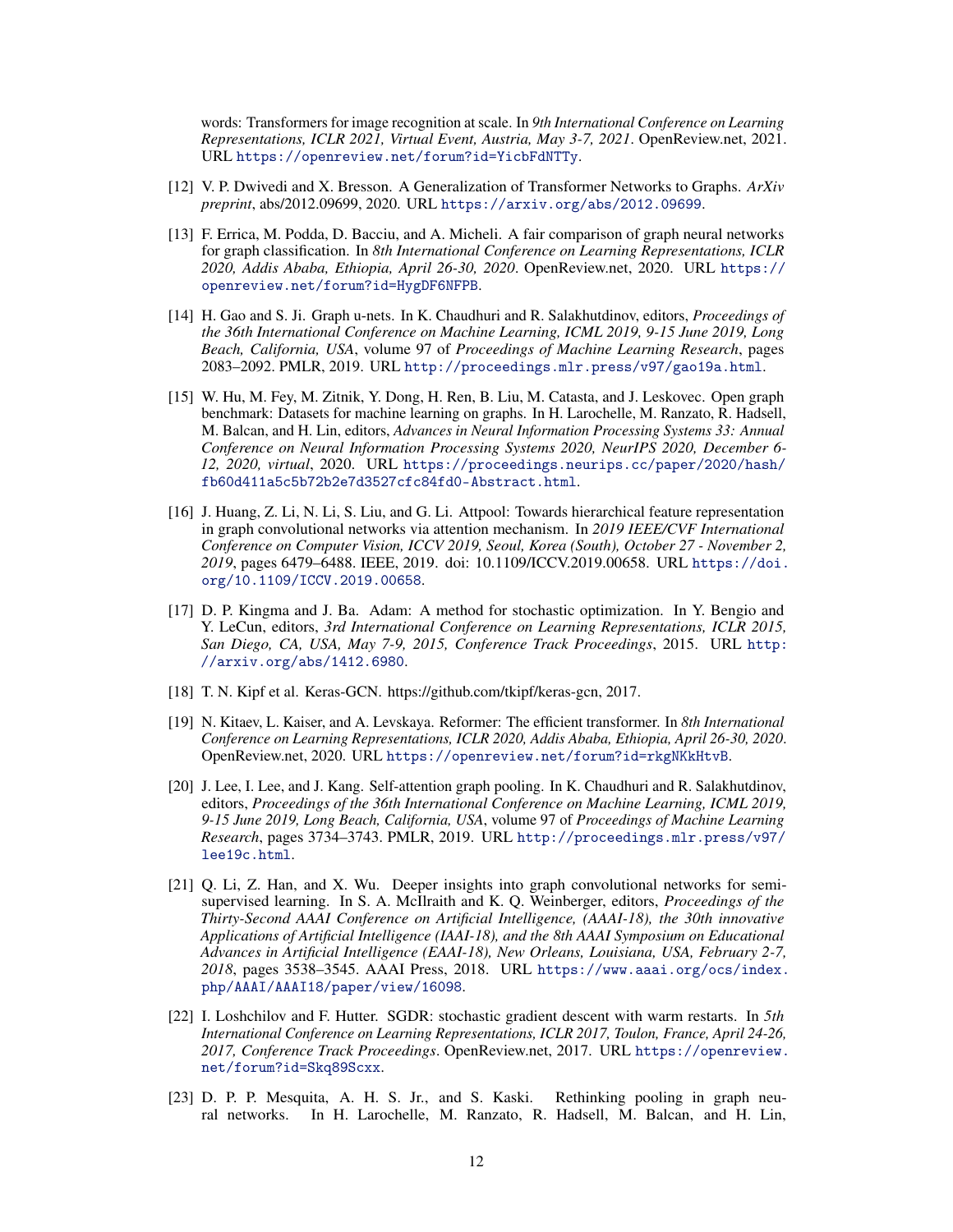editors, *Advances in Neural Information Processing Systems 33: Annual Conference on Neural Information Processing Systems 2020, NeurIPS 2020, December 6-12, 2020, virtual*, 2020. URL [https://proceedings.neurips.cc/paper/2020/hash/](https://proceedings.neurips.cc/paper/2020/hash/1764183ef03fc7324eb58c3842bd9a57-Abstract.html) [1764183ef03fc7324eb58c3842bd9a57-Abstract.html](https://proceedings.neurips.cc/paper/2020/hash/1764183ef03fc7324eb58c3842bd9a57-Abstract.html).

- <span id="page-12-4"></span>[24] Y. Rong, Y. Bian, T. Xu, W. Xie, Y. Wei, W. Huang, and J. Huang. Self-supervised graph transformer on large-scale molecular data. In H. Larochelle, M. Ranzato, R. Hadsell, M. Balcan, and H. Lin, editors, *Advances in Neural Information Processing Systems 33: Annual Conference on Neural Information Processing Systems 2020, NeurIPS 2020, December 6- 12, 2020, virtual*, 2020. URL [https://proceedings.neurips.cc/paper/2020/hash/](https://proceedings.neurips.cc/paper/2020/hash/94aef38441efa3380a3bed3faf1f9d5d-Abstract.html) [94aef38441efa3380a3bed3faf1f9d5d-Abstract.html](https://proceedings.neurips.cc/paper/2020/hash/94aef38441efa3380a3bed3faf1f9d5d-Abstract.html).
- <span id="page-12-2"></span>[25] A. Srinivas, T.-Y. Lin, N. Parmar, J. Shlens, P. Abbeel, and A. Vaswani. Bottleneck Transformers for Visual Recognition. *ArXiv preprint*, abs/2101.11605, 2021. URL [https://arxiv.org/](https://arxiv.org/abs/2101.11605) [abs/2101.11605](https://arxiv.org/abs/2101.11605).
- <span id="page-12-11"></span>[26] S. A. Tailor, F. L. Opolka, P. Liò, and N. D. Lane. Adaptive filters and aggregator fusion for efficient graph convolutions. *ArXiv preprint*, abs/2104.01481, 2021. URL [https://arxiv.](https://arxiv.org/abs/2104.01481) [org/abs/2104.01481](https://arxiv.org/abs/2104.01481).
- <span id="page-12-1"></span>[27] V. Thost and J. Chen. Directed acyclic graph neural networks. In *9th International Conference on Learning Representations, ICLR 2021, Virtual Event, Austria, May 3-7, 2021*. OpenReview.net, 2021. URL <https://openreview.net/forum?id=JbuYF437WB6>.
- <span id="page-12-5"></span>[28] A. Vaswani, N. Shazeer, N. Parmar, J. Uszkoreit, L. Jones, A. N. Gomez, L. Kaiser, and I. Polosukhin. Attention is all you need. In I. Guyon, U. von Luxburg, S. Bengio, H. M. Wallach, R. Fergus, S. V. N. Vishwanathan, and R. Garnett, editors, *Advances in Neural Information Processing Systems 30: Annual Conference on Neural Information Processing Systems 2017, December 4-9, 2017, Long Beach, CA, USA*, pages 5998–6008, 2017. URL [https://proceedings.neurips.](https://proceedings.neurips.cc/paper/2017/hash/3f5ee243547dee91fbd053c1c4a845aa-Abstract.html) [cc/paper/2017/hash/3f5ee243547dee91fbd053c1c4a845aa-Abstract.html](https://proceedings.neurips.cc/paper/2017/hash/3f5ee243547dee91fbd053c1c4a845aa-Abstract.html).
- <span id="page-12-10"></span>[29] O. Vinyals, S. Bengio, and M. Kudlur. Order matters: Sequence to sequence for sets. In Y. Bengio and Y. LeCun, editors, *4th International Conference on Learning Representations, ICLR 2016, San Juan, Puerto Rico, May 2-4, 2016, Conference Track Proceedings*, 2016. URL <http://arxiv.org/abs/1511.06391>.
- <span id="page-12-3"></span>[30] N. Wale and G. Karypis. Comparison of Descriptor Spaces for Chemical Compound Retrieval and Classification. In *Sixth International Conference on Data Mining (ICDM'06)*, pages 678–689, 2006. doi: 10.1109/ICDM.2006.39.
- <span id="page-12-9"></span>[31] N. Wale, I. A. Watson, and G. Karypis. Comparison of descriptor spaces for chemical compound retrieval and classification. *Knowledge and Information Systems*, 14(3):347–375, 2008. ISSN 0219-3116. doi: 10.1007/s10115-007-0103-5. URL [https://doi.org/10.1007/](https://doi.org/10.1007/s10115-007-0103-5) [s10115-007-0103-5](https://doi.org/10.1007/s10115-007-0103-5).
- <span id="page-12-7"></span>[32] H. Wang, Z. Wu, Z. Liu, H. Cai, L. Zhu, C. Gan, and S. Han. HAT: Hardware-aware transformers for efficient natural language processing. In *Proceedings of the 58th Annual Meeting of the Association for Computational Linguistics*, pages 7675–7688, Online, 2020. Association for Computational Linguistics. doi: 10.18653/v1/2020.acl-main.686. URL <https://aclanthology.org/2020.acl-main.686>.
- <span id="page-12-8"></span>[33] H. Wang, W. Wang, and J. Liu. Temporal Memory Attention for Video Semantic Segmentation. *ArXiv preprint*, abs/2102.08643, 2021. URL <https://arxiv.org/abs/2102.08643>.
- <span id="page-12-6"></span>[34] Z. Wu, Z. Liu, J. Lin, Y. Lin, and S. Han. Lite transformer with long-short range attention. In *8th International Conference on Learning Representations, ICLR 2020, Addis Ababa, Ethiopia, April 26-30, 2020*. OpenReview.net, 2020. URL [https://openreview.net/forum?id=](https://openreview.net/forum?id=ByeMPlHKPH) [ByeMPlHKPH](https://openreview.net/forum?id=ByeMPlHKPH).
- <span id="page-12-0"></span>[35] K. Xu, C. Li, Y. Tian, T. Sonobe, K. Kawarabayashi, and S. Jegelka. Representation learning on graphs with jumping knowledge networks. In J. G. Dy and A. Krause, editors, *Proceedings of the 35th International Conference on Machine Learning, ICML 2018, Stockholmsmässan, Stockholm, Sweden, July 10-15, 2018*, volume 80 of *Proceedings of Machine Learning*